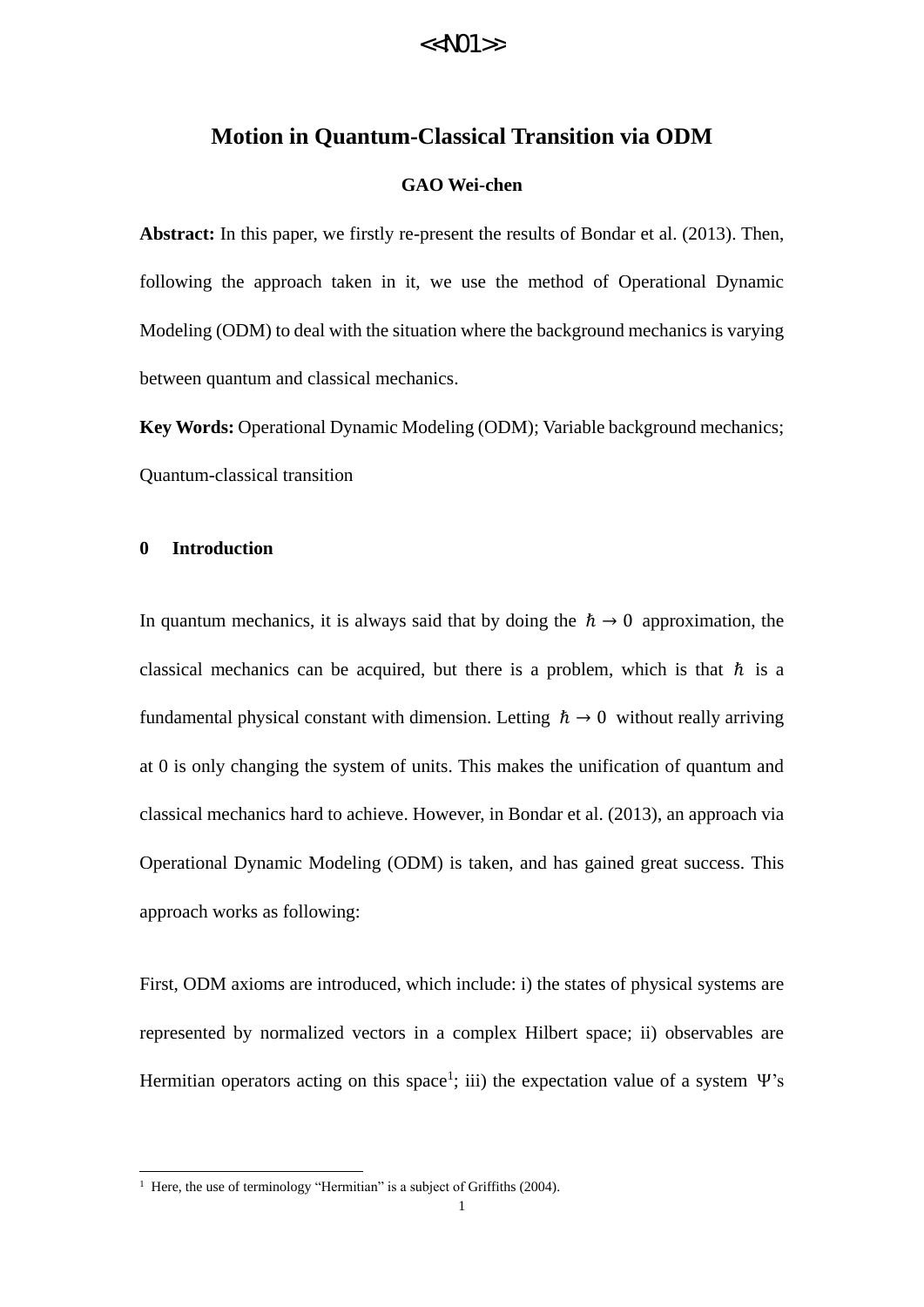observable  $\hat{Q}$  at time *t*,  $\overline{Q}(t)$ , is  $\langle \Psi(t) | \hat{Q} | \Psi(t) \rangle$ ; iv) the probability <sup>1</sup> that a measurement of Q would yield  $Q_0$  is  $|\langle f_{Q_0} | \Psi(t) \rangle|^2$ , where  $\hat{Q} | f_{Q_0} \rangle = Q_0 | f_{Q_0} \rangle$  and  $|f_{Q_0}\rangle$  is normalized. As can be seen, these axioms are just the same with ordinary quantum mechanics axioms. However, the Schrödinger equation, of course, is not going to be included. Instead, the following two axioms are used:

#### *v) Ehrenfest Theorems:*

$$
m\frac{d}{dt}\bar{x}(t) = \bar{p}(t)
$$

$$
\frac{d}{dt}\bar{p}(t) = \overline{-U'(\hat{x})}(t)
$$

*vi) Stone's Theorem:*

$$
i\hbar \left| \frac{d\Psi}{dt} \right| = \widehat{H} \left| \Psi \right\rangle
$$

where it shall be noticed that  $\hat{H}$  does not necessarily represent Hamiltonian in quantum mechanics, but rather an unknown Hermitian operator acting as the motion generator. The next axiom is where the difference between quantum and classical mechanics lies. For the quantum one, it goes as following:

vii)  $[\hat{x}, \hat{p}] = i\hbar$ 

For the classical one:

<u>.</u>

<sup>&</sup>lt;sup>1</sup> For cases when  $\hat{Q}$ 's eigenvalues form a continuous range,  $|\langle f_{Q_0}|\Psi(t)\rangle|^2$  would be the probability density instead of the probability.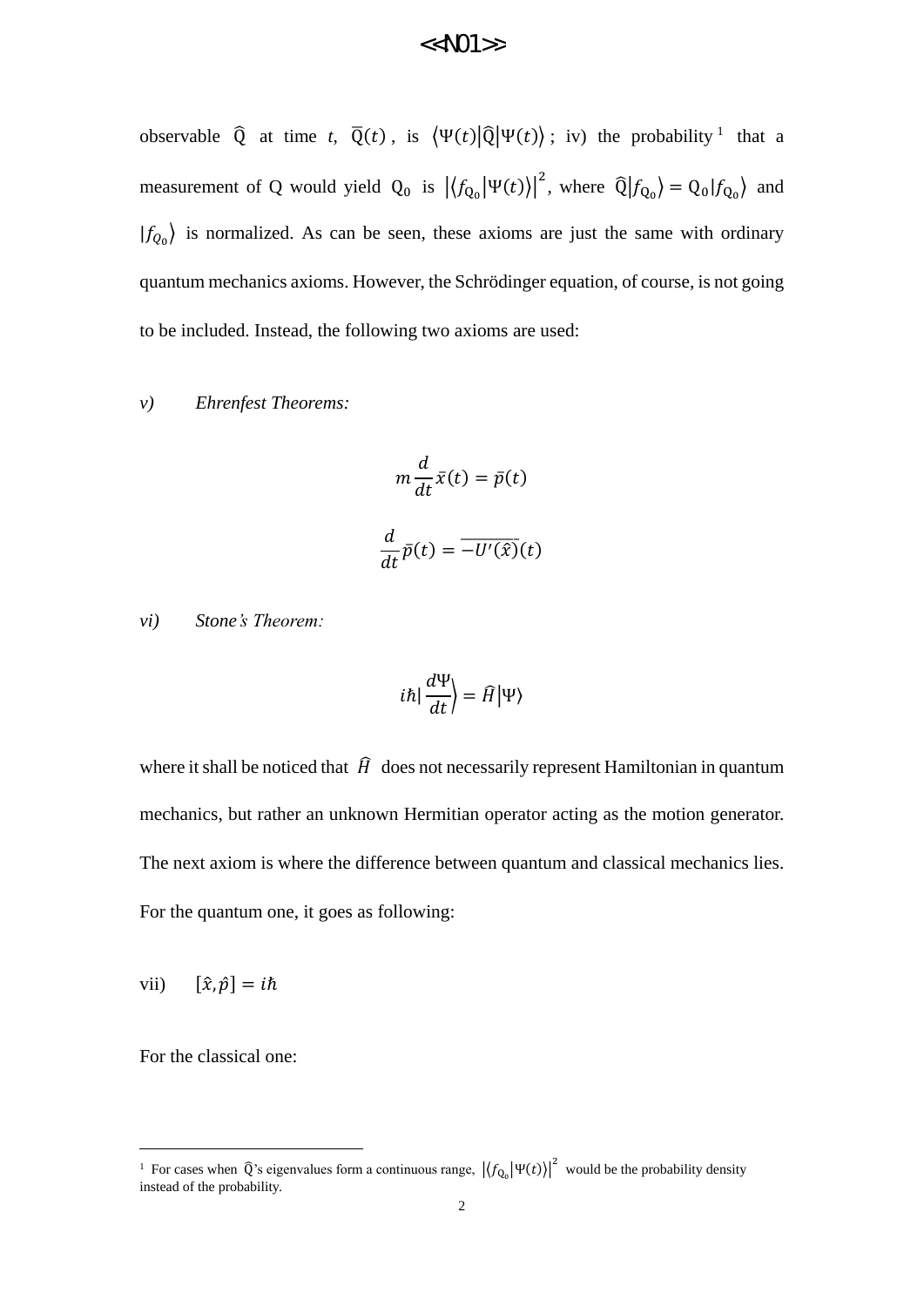$$
vii) \qquad [\hat{x}, \hat{p}] = 0
$$

Thus, it can be seen that the fundamental difference between quantum and classical mechanics is the commutator of position and momentum operator. Setting this to  $i\hbar$ and 0 will yield quantum and classical mechanics, respectively. Therefore, accepting the following unified axiom:

$$
vii) \qquad [\hat{x}, \hat{p}] = i\hbar k
$$

where *k* is a real number satisfying  $0 \le k \le 1$ , an unified mechanics can be obtained.

The last axiom is not explicitly included in Bondar et al. (2013). Nonetheless, it is in fact used:

viii) 
$$
\hat{x}
$$
 and  $\hat{p}$  are independent of one another. Formally,  $\frac{\partial \hat{x}}{\partial p} = 0$  and  $\frac{\partial \hat{p}}{\partial x} = 0$ .

This makes sense in both quantum and classical cases, under the former of which  $\hat{p}$  = ℏ i  $\frac{\partial}{\partial x}$ , and under the latter of which *x* and *p* are two independent variables. In the following part of the current paper, this axiom is not going to be explicitly mentioned, as it is quite unnecessary to do so.

The detailed physical background of these axioms and several notes related to them will be given in **Chapter 1**. Following that, in **Chapter 2**, how the unified mechanics is acquired in Bondar et al. (2013) is going to be re-presented. Also, several slight differences between our approach and Bondar et al. (2013) will be illustrated in footnotes.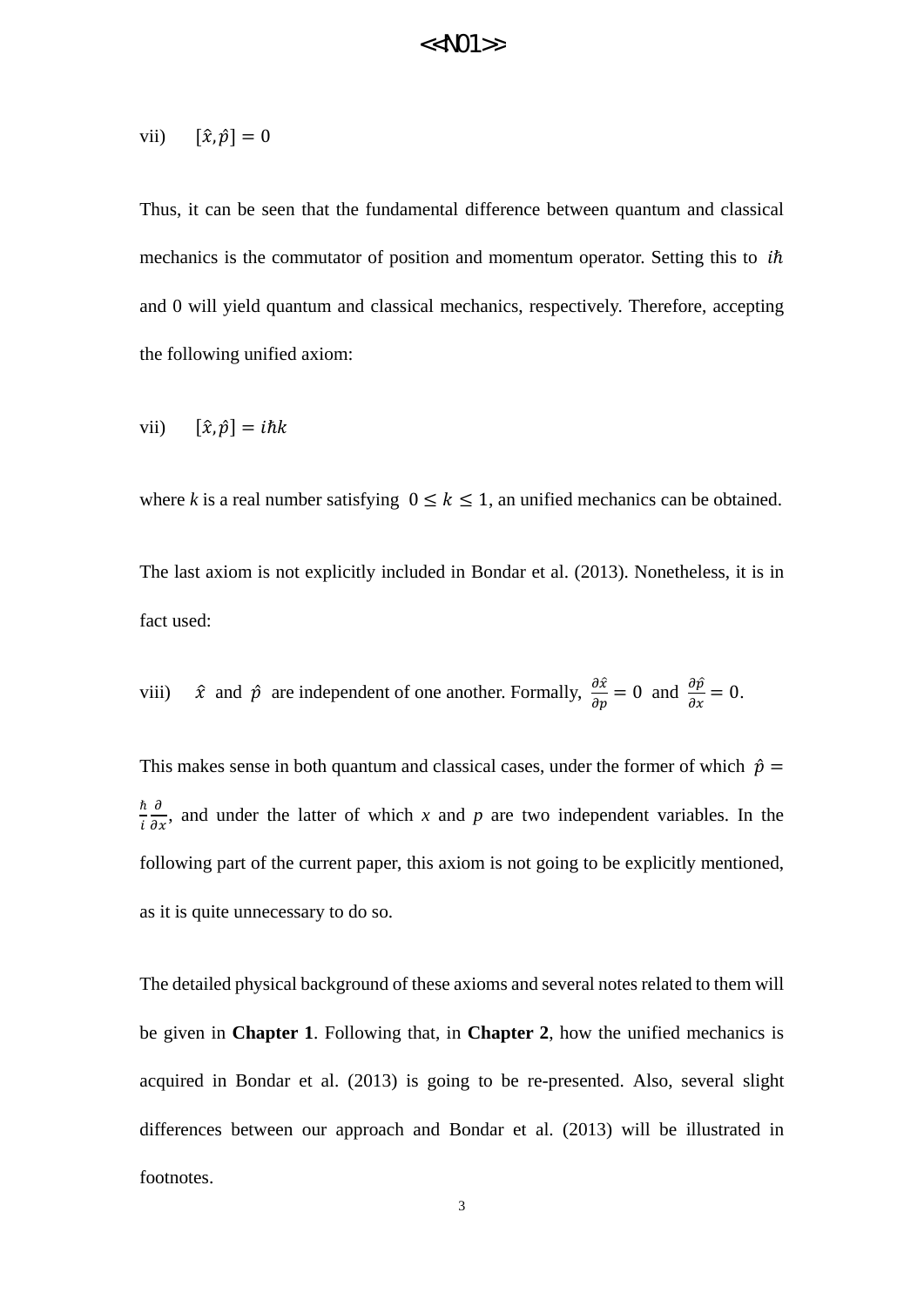In Bondar et al. (2013), only the case where *k* is a constant is discussed, leaving the case where the background mechanics is "changing" uncovered. That is,  $k = k(t)$ . This is not just changing *k*'s in the final equations of motion, but rather, several steps towards these equations need to be reconsidered. One of this paper's main aims is to obtain the equation of motion in this changing-*k* case, and briefly discuss some example situations. This will be done in **Chapter 3 & 4**.

For the sake of convenience, all the physical systems in this paper will be assumed to consist of only one particle and only move one-dimensionally.

#### **1 Notes on the Axioms**

The development of quantum mechanics introduced a new way of doing physics, which is via Hilbert space and using operators to represent observables. Using Hilbert space, a function space, is the combination of the wave formulation and the matrix formulation of quantum mechanics, since by doing so, the wave *functions* can also be *vectors*, and the observables can be both *functionals* acting on functions and *matrices* acting on vectors. This gave birth to the first two axioms. The need for the observables' representing operators being Hermitian is crucial for the expectation values to be real.

The next two axioms are the matter of generalized statistical interpretation, in which it shall be noticed that the inner product  $\langle f|g \rangle$ , following Griffiths (2004), is defined to be: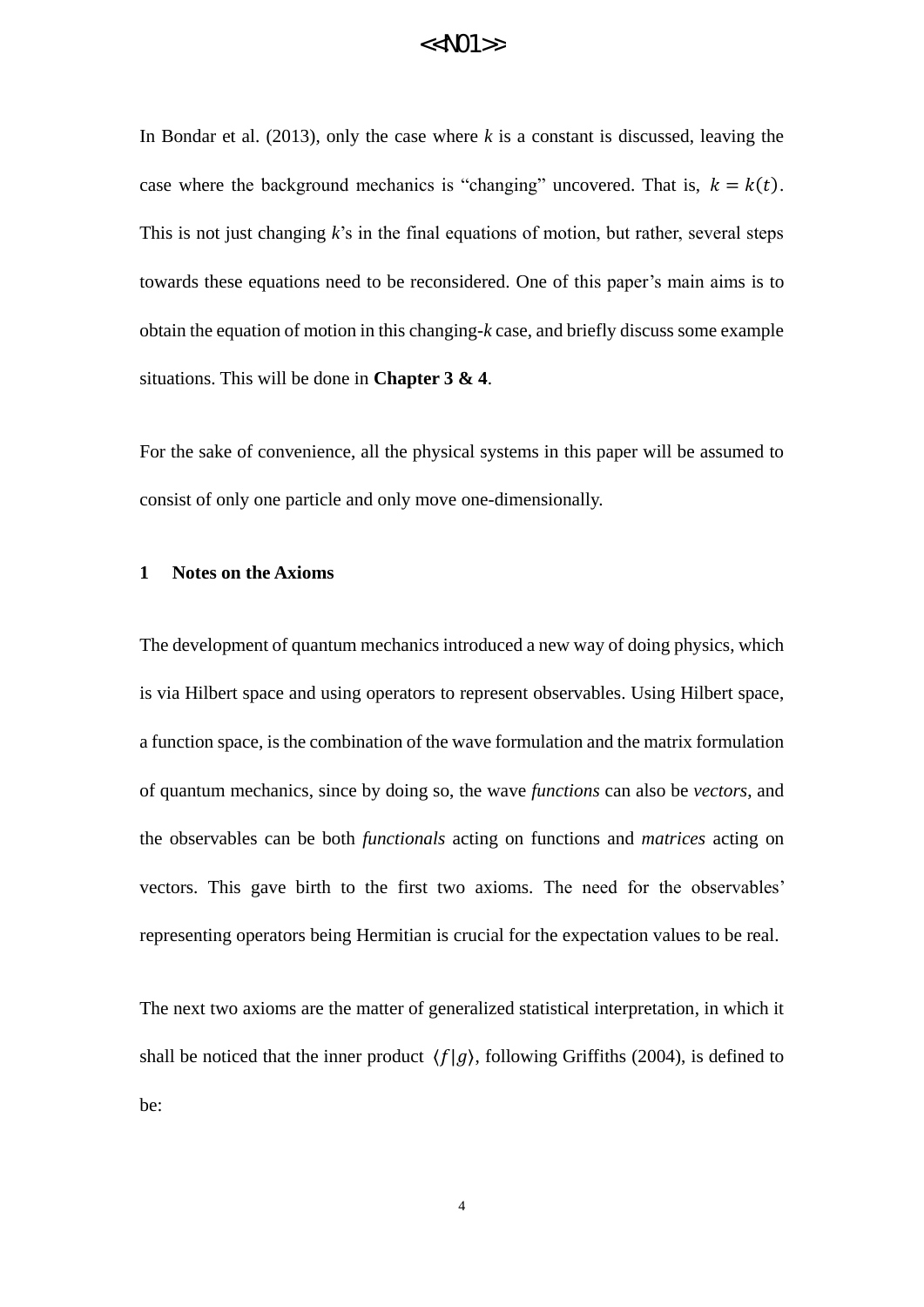$$
\int_{-\infty}^{\infty} f^*g\ dx
$$

The latter of whom actually implies the former. This can be proved as following:

First of all, for any observable  $\hat{Q}$ , eigenvectors with distinct eigenvalues are orthogonal. Suppose we have two eigenvectors of this kind and let them be denoted by *f* and *g*, respectively. Also, we denote their associated eigenvalues with  $Q_f$  and  $Q_g$ , which are both real since  $\hat{Q}$  is Hermitian. Then  $\langle f | \hat{Q} | g \rangle = \langle \hat{Q} f | g \rangle$ , which leads to  $Q_g \langle f | g \rangle =$  $Q_f^*(f|g) = Q_f(f|g)$ , and ultimately  $\langle f|g \rangle = 0$  since  $Q_f$  and  $Q_g$  are distinct. When two or more eigenvectors with an identical associated eigenvalue Q exist, we can still choose an orthonormal basis for the space spanned by these eigenvectors, whose elements are all eigenvectors with the same eigenvalue Q.

Moreover, for any observable  $\hat{Q}$ , its eigenvectors form a basis. Since if it is not the case, an normalized  $\Psi$  cannot be written as a linear combination of  $\hat{Q}$ 's eigenvectors exists. Formally:

$$
\Psi = F + \sum c_n f_n
$$

where  $f_n$ 's are orthonormal eigenvectors and  $F$  is a vector orthogonal to all of them. Then the sum of the probabilities mentioned in axiom iv shall be examined, which is  $\sum |c_n|^2$ . We further notice that:

$$
\langle \sum c_n f_n | \sum c_n f_n \rangle = \sum_n \sum_m c_n c_m \langle f_n | f_m \rangle = \sum |c_n|^2
$$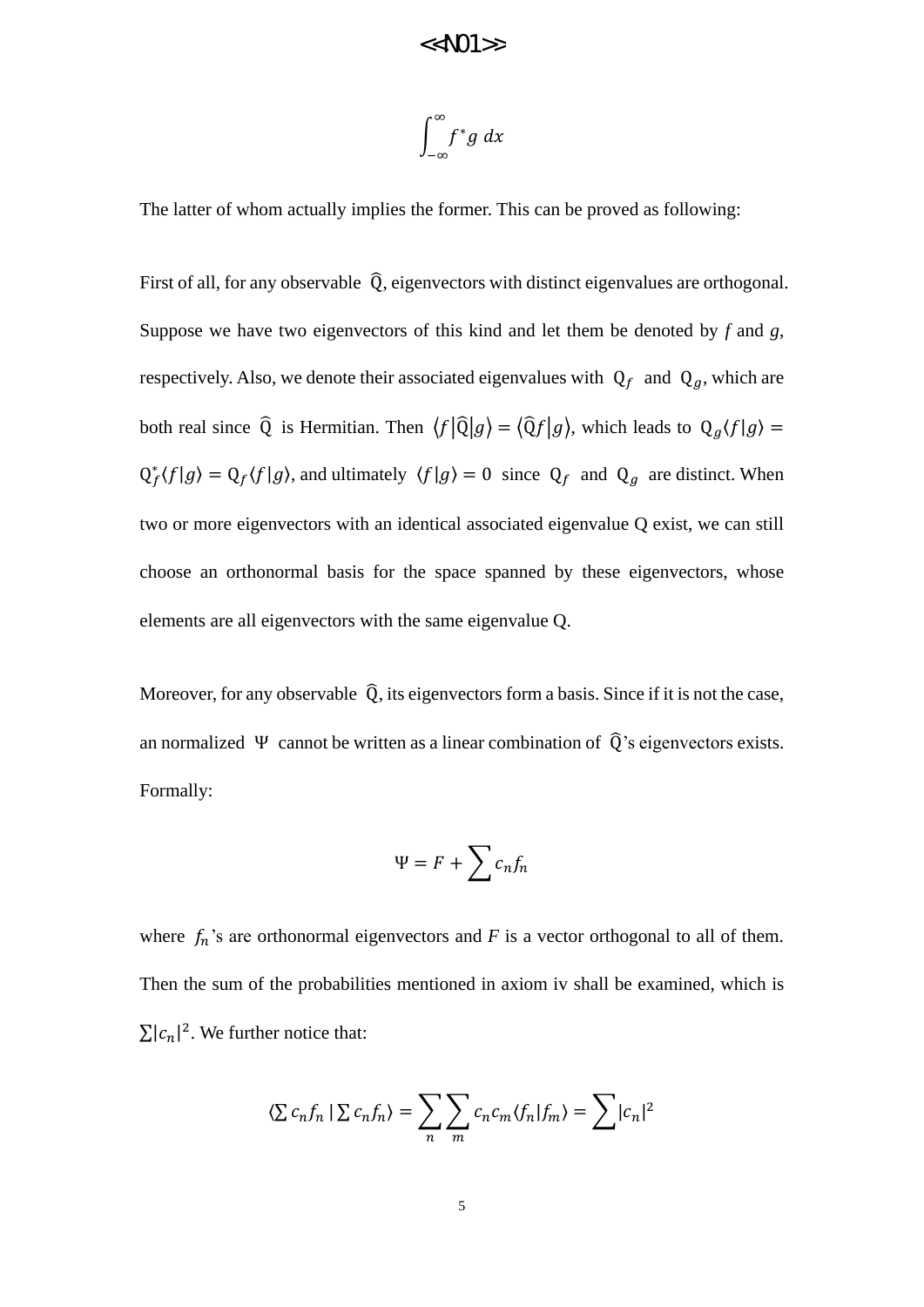Since this is the sum of the probabilities of all possible cases, it should be 1. However, due to Ψ's normalization and F's non-triviality,  $\langle \sum c_n f_n | \sum c_n f_n \rangle$  is in fact less than 1, indicating a contradiction.

Combining the above results shows that  $\widehat{Q}$ 's eigenvectors form an orthonormal basis. Therefore, the above *F* term can be abolished:

$$
\Psi = \sum c_n f_n
$$

Let the corresponding eigenvalue of  $f_n$  be  $Q_n$ . Thus, the expectation value, due to axiom iv, is:

$$
\sum |c_n|^2 Q_n
$$

Due to axiom iii, the expectation value is  $\langle \Psi | \hat{Q} | \Psi \rangle$  while:

-

$$
\langle \Psi | \widehat{\mathbb{Q}} | \Psi \rangle = \langle \Sigma c_n f_n | \Sigma c_n \mathbb{Q}_n f_n \rangle = \sum |c_n|^2 \mathbb{Q}_n
$$

It matches exactly what follows from axiom iv. Hence, it can be concluded that axiom iii is actually a corollary of axiom  $iv<sup>1</sup>$ . □

Axiom v governs the motion of expectation values of the position and the momentum.

Axiom vi should be paid special attention to. If it is not a non-commutative operatorfunction case, but a commutative real number case, separation of variables can be easily

<sup>&</sup>lt;sup>1</sup> However, this proof only works for discrete-eigenvalue cases, as in continuous cases inner products may not exist and  $c_n$ 's will not be probabilities but probability densities instead.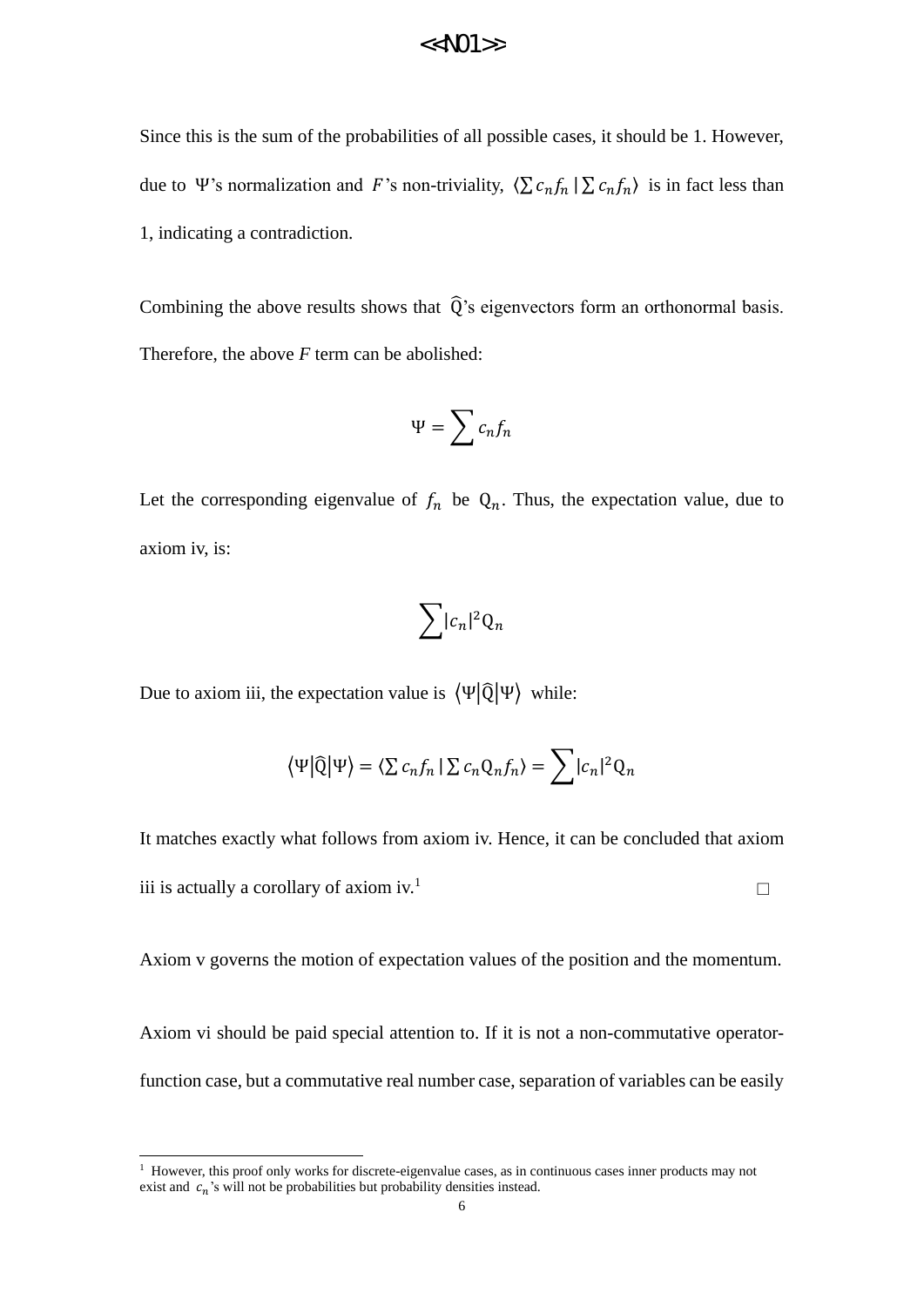applied to solve for Ψ, as following:

$$
\frac{d\Psi}{\Psi} = -\frac{i}{\hbar}\widehat{H}dt
$$

Hence:

$$
\Psi = e^{-\frac{i}{\hbar}t\hat{H}}\Psi_0
$$
 (1)

However, this is not the case. Nevertheless, due to this, it is proper to *assume* that (1) is our answer. Differentiating (1) shows that it implies axiom vi. For the other direction, it is needed to Taylor-expand Ψ with respect to *t*:

$$
\Psi = \sum_{n=0}^{\infty} \frac{\Psi_0^{(n)}}{n!} t^n
$$

Notice that, due to axiom vi,  $\frac{d}{dt} = -\frac{i}{\hbar}$  $\frac{l}{\hbar}\widehat{H}$ , therefore:

$$
\Psi = \sum_{n=0}^{\infty} \frac{1}{n!} \left( -\frac{i}{\hbar} t \hat{H} \right)^n \Psi_0 = e^{-\frac{i}{\hbar} t \hat{H}} \Psi_0
$$

This is identical with (1).

(1) is actually closer to the original version of Stone's Theorem (Stone, 1932). Stone's Theorem states that for any strongly continuous one-parameter unitary group  $U(t)$ , there exists a Hermitian operator  $\hat{Q}$  such that  $U = e^{it\hat{Q}}$ . In our current discussion,  $U(t)$  is the time evolution of the wave function, and Stone's Theorem therefore guarantees the existence of the Hermitian motion generator  $\hat{H}$  (in fact, Stone's Theorem guarantees  $-\frac{\hat{H}}{h}$  $\frac{H}{\hbar}$  is Hermitian, rather than  $\widehat{H}$  itself, but they are equivalent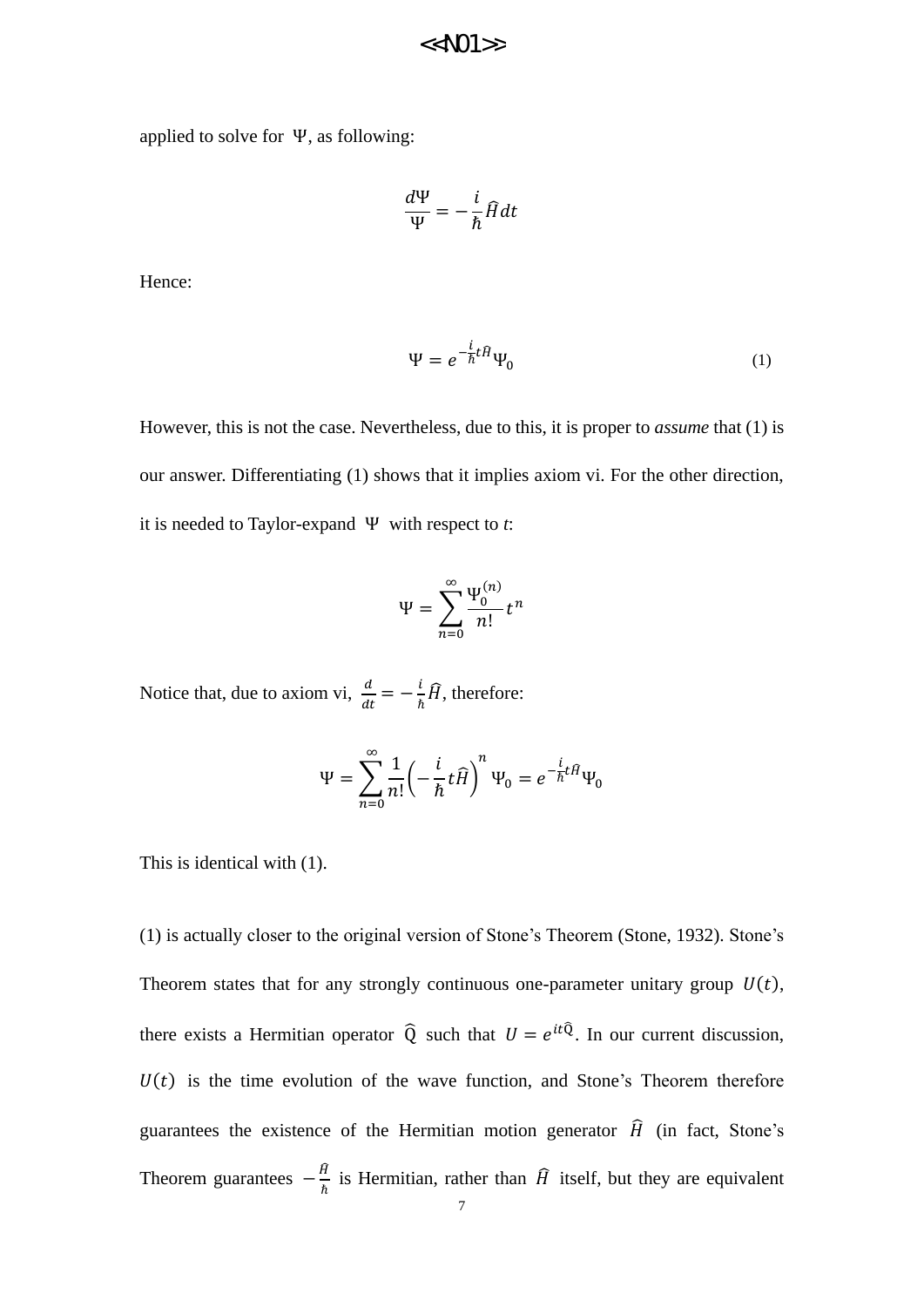anyway).

<u>.</u>

However, a seeming problem arises here:  $U(t)$  is a family of operators while  $\hat{H}$  is not, which infers that for the Stone's Theorem to hold,  $\hat{H}$  is needed to be independent of time, which is not always the case. In spite of this, it is in fact not a problem because the Stone's Theorem is about the existence of a  $\hat{H}$  independent of time satisfying (1), yet it does *not* indicate a  $\hat{H}$  depending on time satisfying (1) cannot exist. Moreover, the reverse of the Stone's Theorem also holds (Stone, 1932), which ensures that, for any Hermitian operator  $\hat{Q}$  and any real constant  $t_0$ ,  $e^{it_0\hat{Q}}$  is an unitary operator. This will work even if  $\hat{Q}$  is *depending on time* which will just make  $e^{it\hat{Q}}$  a family of unitary operators. Following that, it is clear that whether  $\hat{H}$  depends on time or not, Ψ, evolving according to the equation of motion (1), will remain normalized. This makes certain that having a time-depending  $\hat{H}$  will not cause any inconsistency.

Axiom vii can be viewed from two aspects. Firstly, if two observables can both be measured to arbitrary precision, they must have identical eigenvectors. Hence, they cannot have non-trivial constant<sup>1</sup> commutator. This can be proved as following:

Suppose the two observables  $\widehat{Q}$  and  $\widehat{P}$  have an identical eigenvector *f*, and their commutator is  $i\mathcal{C}$  where  $\mathcal{C}$  is a nontrivial real number. Thus:

$$
\widehat{Q}f = Qf; \,\widehat{P}f = Pf
$$

<sup>&</sup>lt;sup>1</sup> Here, "constant" indicates that the following is a (complex) number instead of an operator rather than indicating time-independency.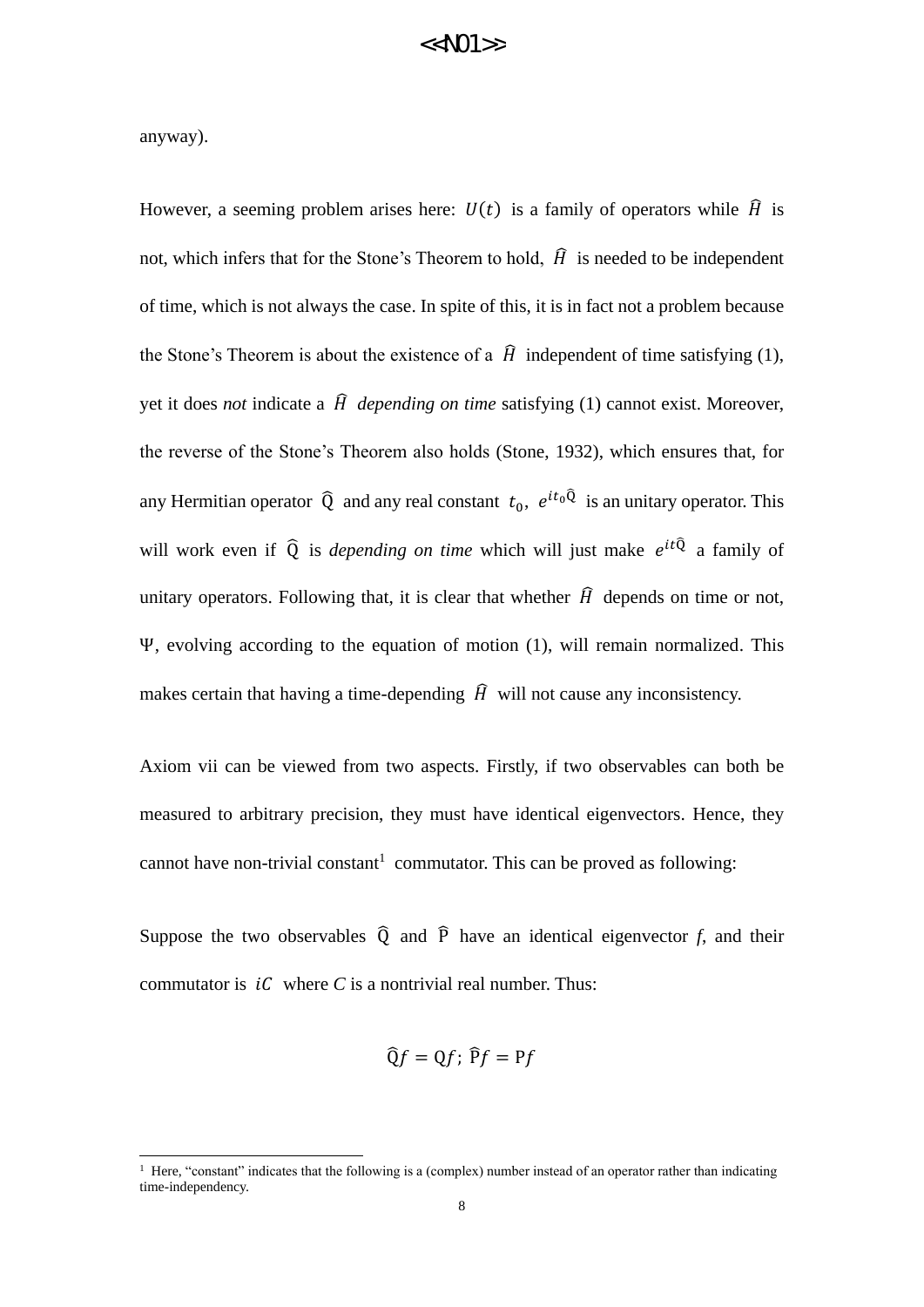for some Q and P. Hence:

$$
[\hat{Q}, \hat{P}]f = (\hat{Q}\hat{P} - \hat{P}\hat{Q})f = (QP - PQ)f = 0 = iCf
$$

This contradiction finalizes the proof.

This result shows that, when  $[\hat{x}, \hat{p}] = i\hbar k$ , the position and the momentum cannot be both measured to arbitrary precision except for the case of classical mechanics.

Secondly, following from the generalized uncertainty principle (which is a corollary of axiom i, ii, and iii),  $\sigma_Q^2 \sigma_P^2 \geq \left(\frac{1}{2i}\langle [\hat{Q}, \hat{P}] \rangle\right)^2$  (Griffiths, 2004), and axiom vii:

$$
\sigma_x \sigma_p \ge \frac{\hbar k}{2}
$$

Thus, *k* may be seen as a measure of uncertainty. Classical mechanics has no uncertainty while quantum mechanics has the most.

#### **2 Deduction of the Unified Mechanics**

Applying chain rule to axiom v (assuming  $\hat{x}$  and  $\hat{p}$  do not depend explicitly on time):

$$
m\left\langle \frac{d\Psi}{dt} \left| \hat{x} \right| \Psi \right\rangle + m\left\langle \Psi \right| \hat{x} \left| \frac{d\Psi}{dt} \right\rangle = \left\langle \Psi \right| \hat{p} \left| \Psi \right\rangle
$$

$$
\left\langle \frac{d\Psi}{dt} \left| \hat{p} \right| \Psi \right\rangle + \left\langle \Psi \right| \hat{p} \left| \frac{d\Psi}{dt} \right\rangle = \left\langle \Psi \right| - U'(\hat{x}) \left| \Psi \right\rangle
$$

Applying axiom vi:

$$
im\langle\Psi|[\widehat{H},\widehat{x}]|\Psi\rangle=\hbar\langle\Psi|\widehat{p}|\Psi\rangle
$$

□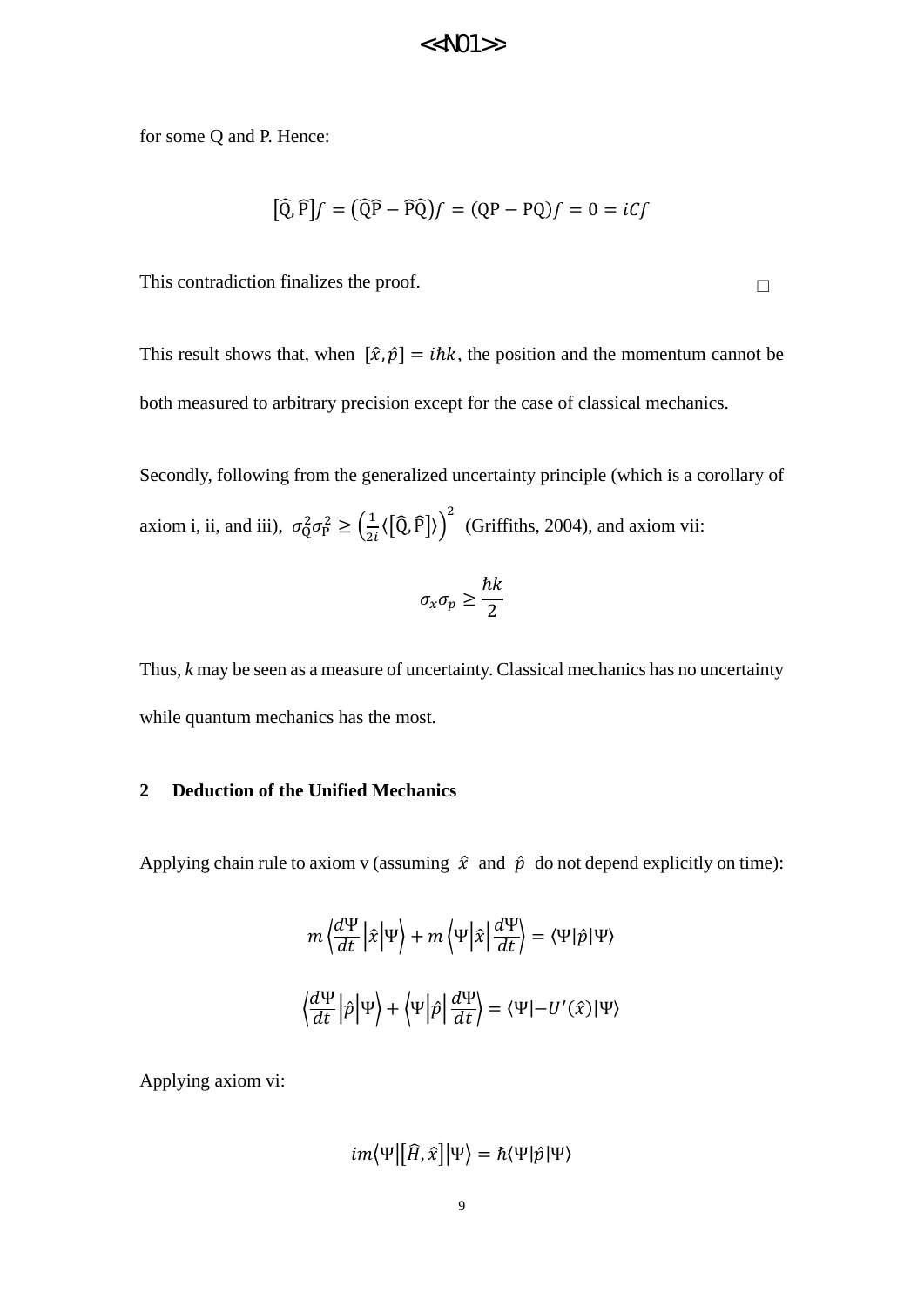$$
<\!\!<\!\!N\!01\!\!>
$$

$$
i\langle\Psi|[\widehat{H},\widehat{p}]|\Psi\rangle=\hbar\langle\Psi|-U'(\widehat{x})|\Psi\rangle
$$

Since this applies to all states Ψ, the average may just be dropped. Thus:

$$
im[\widehat{H},\widehat{x}] = \hbar \widehat{p}
$$
\n(2)

$$
i[\hat{H}, \hat{p}] = -\hbar U'(\hat{x}) \tag{3}
$$

We are now going to apply axiom vii. For the quantum case, assuming  $\hat{H} = f(\hat{x}, \hat{p})^1$ :

$$
m\frac{\partial f}{\partial p} = p
$$

$$
\frac{\partial f}{\partial x} = U'(x)
$$

The quantum Hamiltonian is subsequently acquired<sup>2</sup>:

<u>.</u>

$$
\widehat{H} = \frac{\widehat{p}^2}{2m} + U(\widehat{x})\tag{4}
$$

For the classical case, it would no longer work to just assume  $\hat{H} = f(\hat{x}, \hat{p})$ , since that would lead to the result that  $[\hat{H}, \hat{x}]$  and  $[\hat{H}, \hat{p}]$  both vanish. Therefore, we utilize two new auxiliary operators  $\widehat{\sigma}_x$  and  $\widehat{\sigma}_p$  which satisfy (*C* is an arbitrary real constant<sup>3</sup>):

<sup>&</sup>lt;sup>1</sup> The following equations are corollaries of a result in noncommutative analysis, which states that  $[f(\widehat{A_1}, \widehat{A_2}, \cdots, \widehat{A_n}), \widehat{B}] = \sum_{k=1}^n [\widehat{A_k}, \widehat{B}] \frac{\partial f}{\partial \widehat{A_k}}$  $\prod_{k=1}^{n} [\widehat{A}_k, \widehat{B}] \frac{\partial f}{\partial \widehat{A}_k}$  whenever all  $[\widehat{A}_k, \widehat{B}]$ 's commute with all  $\widehat{A}_k$ 's and  $\widehat{B}$  (Bondar et al., 2013). Here and in the following use of this result, the requirement above is satisfied since  $[\hat{x}, \hat{p}]$ 's are (complex) numbers (though they may depend on time in some cases).

<sup>&</sup>lt;sup>2</sup> From the preceding deduction, only a version of (4) with an arbitrary constant term can be obtained, but changing it is just changing the reference level when calculating potential energy, so for convenience, we can just set it to be 0. (This problem exists because the Schrödinger equation *does rely* on the reference level.)

<sup>3</sup> In Bondar et al. (2013), *C* is set to be 0, but it is not actually required in the deduction, and *C* being 0 can be a problem when retrieving quantum mechanics from the unified mechanics later since in this paper the Schrödinger equation formulation will be used instead of the phase space formulation in Bondar et al. (2013) when retrieving quantum mechanics. Therefore, we abandon this original assumption.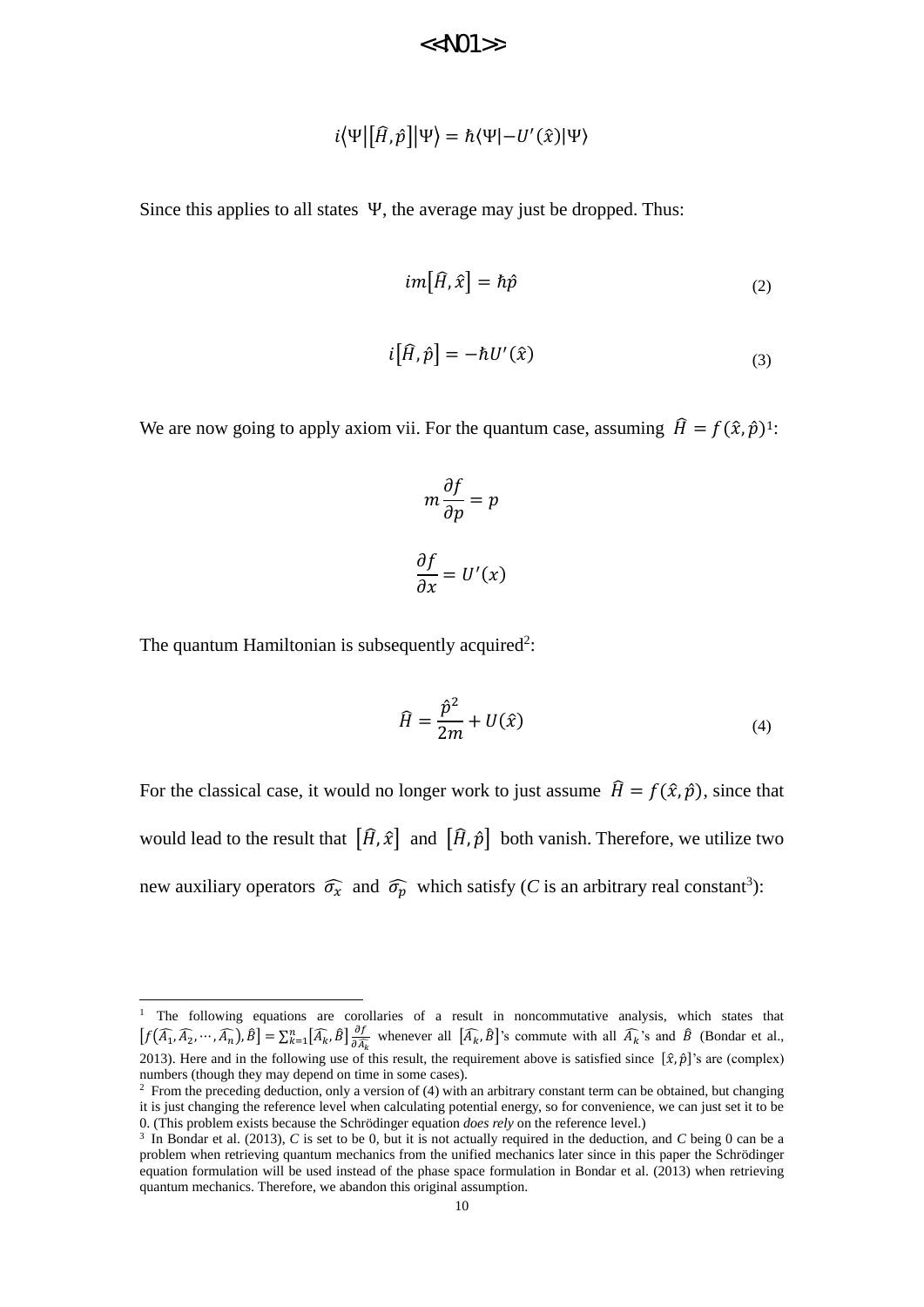$<<$ N)1>>

$$
[\hat{x}, \widehat{\sigma_x}] = i, [\hat{p}, \widehat{\sigma_p}] = i, [\widehat{\sigma_x}, \widehat{\sigma_p}] = iC
$$

and all other commutators vanish. Now it is time to assume that  $\hat{H} = f(\hat{x}, \hat{p}, \hat{\sigma_x}, \hat{\sigma_p})$ . Then these follow as corollaries:

$$
m\frac{\partial f}{\partial \sigma_x} = \hbar p
$$

$$
\frac{\partial f}{\partial \sigma_p} = -\hbar U'(x)
$$

The classical Liouvillian is now retrieved:

$$
\hat{L} = \frac{1}{\hbar} \hat{H} = \frac{1}{m} \hat{p} \hat{\sigma}_x - U'(\hat{x}) \hat{\sigma}_p + F(\hat{x}, \hat{p})
$$
\n(5)

where *F* is an arbitrary function (real-valued, due to the assumption  $\hat{L}$  is Hermitian).

Now it is ready to apply the unified axiom vii, for consistency with classical case,  $\widehat{\sigma}_x$ and  $\widehat{\sigma_p}$  are still needed:

$$
mk\frac{\partial H}{\partial p} + \frac{m}{\hbar} \frac{\partial H}{\partial \sigma_x} = p
$$
  

$$
k\frac{\partial H}{\partial x} - \frac{1}{\hbar} \frac{\partial H}{\partial \sigma_p} = U'(x)
$$

Therefore:

$$
\widehat{H} = \frac{1}{k} \left[ \frac{\widehat{p}^2}{2m} + U(\widehat{x}) \right] + F(\widehat{p} - \hbar k \widehat{\sigma}_x, \widehat{x} + \hbar k \widehat{\sigma}_p)
$$
(6)

where *F* is again an arbitrary function (real-valued, and also required to be differentiable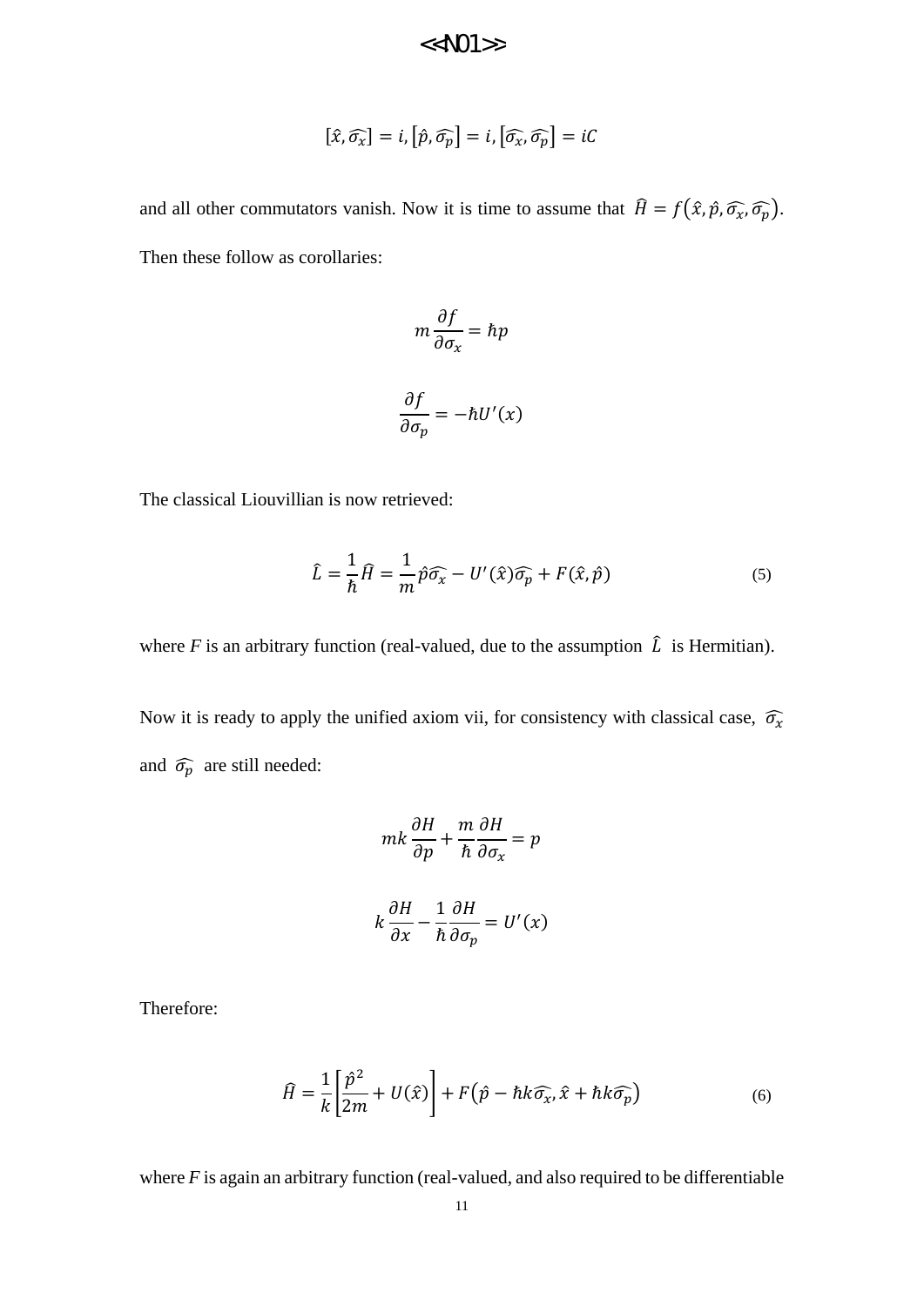this time). In Bondar et al. (2013), a quite complicated method is used to show that  $F(p, x)$ , under suitable assumptions, must be of form:

$$
F(p,x) = -\frac{1}{k} \left[ \frac{p^2}{2m} + U(x) \right] + O(1)
$$
 (7)

However, we are not going to prove it here.

Plugging (7) into  $(6)^1$ :

$$
\widehat{H} = \frac{\hbar}{m}\widehat{\sigma}_x\left(\widehat{p} - \frac{\hbar k}{2}\widehat{\sigma}_x\right) + \frac{1}{k}\left[U(\widehat{x}) - U(\widehat{x} + \hbar k\widehat{\sigma}_p)\right] + O(1)
$$

Let  $k = 1$  and then notice that  $\widehat{\sigma}_x$  can be set  $\frac{1}{b}$  $\frac{1}{\hbar}\hat{p}$  to satisfy all the assumptions, and similarly  $\widehat{\sigma_p}$  can be set  $-\frac{1}{b}$  $\frac{1}{\hbar}\hat{\chi}$ :

$$
\hat{H} = \frac{\hat{p}^2}{2m} + U(\hat{x}) - U(0) + O(1)
$$
\n(8)

Comparing this with (4), the conclusion could be reached that this  $O(1)$  should be  $U(0)$ . Also, it could be easily tested that this would be consistent with (5) (when *k* tends to 0). Consequently, we now arrive at the final unified Hamiltonian:

$$
\widehat{H} = \frac{\hbar}{m}\widehat{\sigma}_x\left(\widehat{p} - \frac{\hbar k}{2}\widehat{\sigma}_x\right) + \frac{1}{k}\left[U(\widehat{x}) - U(\widehat{x} + \hbar k\widehat{\sigma}_p)\right] + U(0) \tag{9}
$$

#### **3 Background Mechanics as a Function of Time**

<u>.</u>

In **Chapter 1**, how the approach in Bondar et al. (2013) has achieved an unified

<sup>&</sup>lt;sup>1</sup> In Bondar et al. (2013), the term  $O(1)$  is directly set to be 0, but here, instead of the phase space formulation, we are trying to retrieve the Schrödinger equation formulation, and setting  $O(1)$  to be 0 would be unsuitable for this task unless (as we will see)  $U(0) = 0$  (though in most cases this does hold). Therefore, we keep this term and test with  $k = 1$  to see what actually this  $\mathcal{O}(1)$  term should be.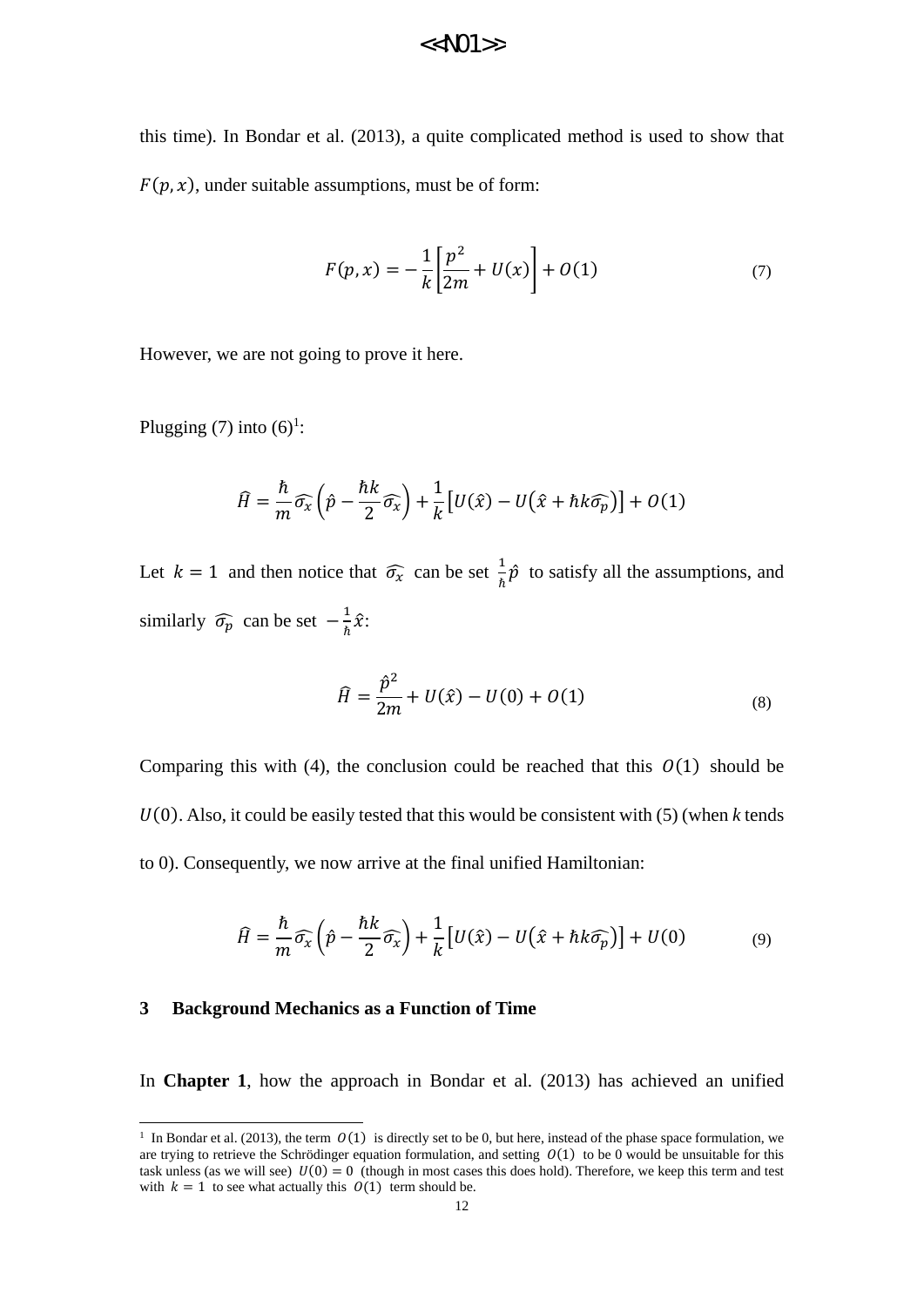mechanics has been re-presented, but from its very beginning, we have assumed that  $\hat{x}$ and  $\hat{p}$  do not depend explicitly on time, which implies that the characteristic of background mechanics (i.e., the commutator of  $\hat{x}$  and  $\hat{p}$ ) does not change. In this chapter the variable case will be tested, and its equation of motion will be deduced.

Going back to axiom v and applying chain rule (noticing that this time,  $\frac{\partial \hat{x}}{\partial t}$  and  $\frac{\partial \hat{p}}{\partial t}$ may not be trivial) once again, we see that:

$$
m\left\langle \frac{d\Psi}{dt} \left| \hat{x} \right| \Psi \right\rangle + m\left\langle \Psi \left| \frac{\partial \hat{x}}{\partial t} \right| \Psi \right\rangle + m\left\langle \Psi \left| \hat{x} \right| \frac{d\Psi}{dt} \right\rangle = \left\langle \Psi \right| \hat{p} \left| \Psi \right\rangle
$$

$$
\left\langle \frac{d\Psi}{dt} \left| \hat{p} \right| \Psi \right\rangle + \left\langle \Psi \left| \frac{\partial \hat{p}}{\partial t} \right| \Psi \right\rangle + \left\langle \Psi \left| \hat{p} \right| \frac{d\Psi}{dt} \right\rangle = \left\langle \Psi \right| - U'(\hat{x}) \left| \Psi \right\rangle
$$

Following similar procedure, we arrive at:

$$
im[\hat{H}, \hat{x}] + \hbar \frac{\partial \hat{x}}{\partial t} = \hbar \hat{p}
$$
 (10')

$$
i[\hat{H}, \hat{p}] + \hbar \frac{\partial \hat{p}}{\partial t} = -\hbar U'(\hat{x})
$$
\n(11)

Axiom vii should now be rewritten as:

vii)  $[\hat{x}, \hat{p}] = i\hbar k(t)$ 

Before continuing, we should take a look at how we obtain (8). We take  $\widehat{\sigma}_x$  to be  $\frac{1}{\hbar}\widehat{p}$ and  $\widehat{\sigma_p}$  to be  $-\frac{1}{h}$  $\frac{1}{\hbar}\hat{x}$  in the case  $k = 1$ . Generalizing this, it could be seen that whenever  $k \neq 0$ ,  $\widehat{\sigma_x}$  can be  $\frac{1}{\hbar k} \widehat{p}$ , and  $\widehat{\sigma_p}$  can be  $-\frac{1}{\hbar l}$  $\frac{1}{\hbar k} \hat{x}$ . Furthermore, it is consistent taking  $\hat{p}$  to be  $\frac{\hbar k}{i}$  $\frac{\partial}{\partial x}$  (in *x*-representation). Thus, except for the classical case, two independent variables are not needed to have the equation of motion written down.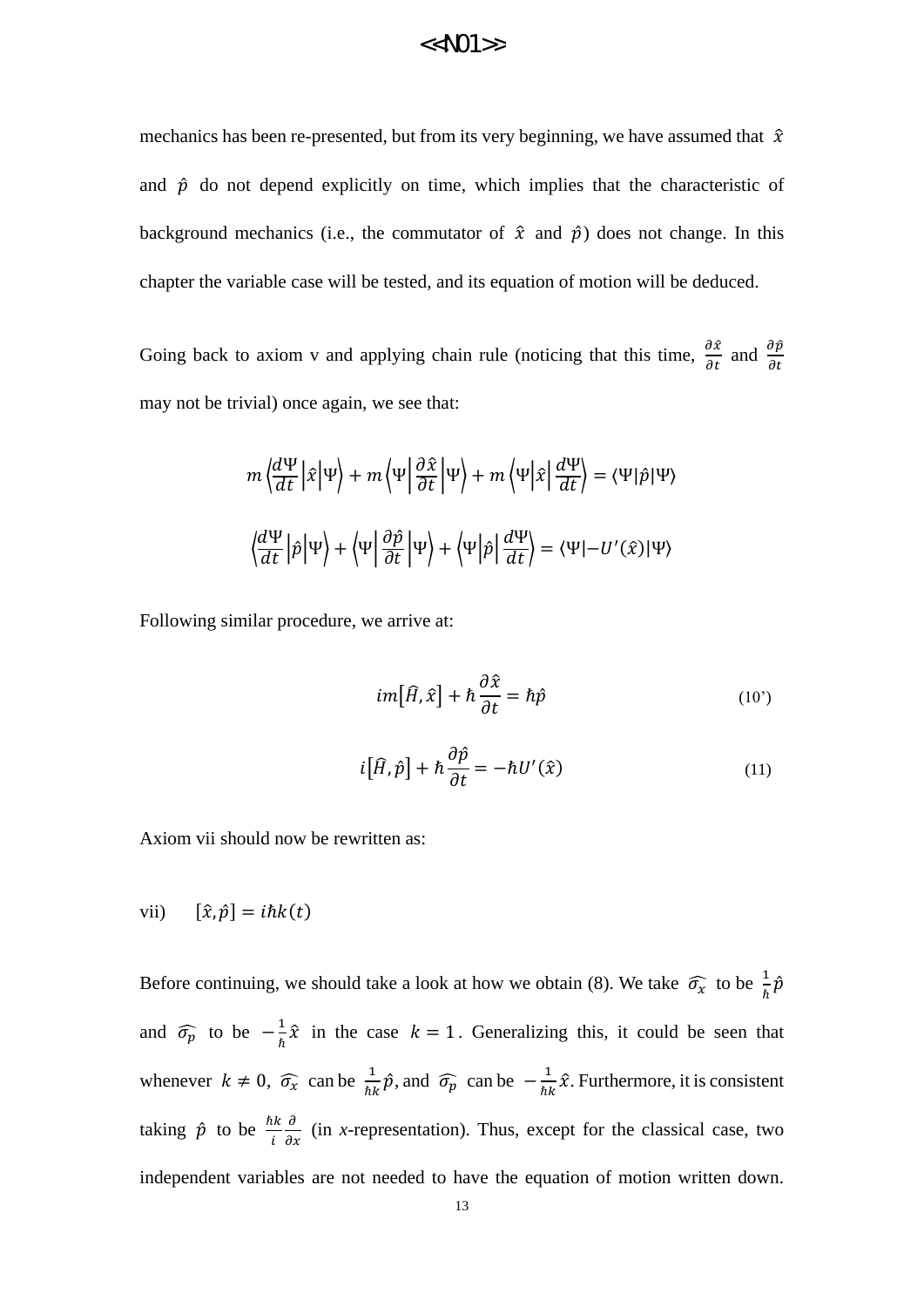However for the classical case this *is* necessary, which can be proved as following:

Assume, without loss of generality, that classical mechanics can be written in *x*representation, which indicates that  $\hat{p} = f\left(x, \frac{\partial}{\partial x}\right)$ . However, due to  $\hat{p}$ 's independency from  $\hat{x}$ , it can only be a function of  $\frac{\partial}{\partial x}$ . Then its commutator with  $\hat{x}$  shall be examined:

$$
[\hat{p}, \hat{x}] = \left[\frac{\partial}{\partial x}, x\right] \frac{\partial \hat{p}}{\partial \left(\frac{\partial}{\partial x}\right)} = \frac{\partial \hat{p}}{\partial \left(\frac{\partial}{\partial x}\right)}
$$

which should be 0 in classical mechanics. This indicates that  $\hat{p}$  must be a (real) constant, *C*. Applying axiom v gives:

$$
\overline{-U'(x)}=0
$$

It restricts the possible forms of potential functions. For example,  $U = x$  cannot work since a contradiction would arise. This, however, is not allowed in a physical background and thus finishes the proof. □

There are two-variable forms of quantum mechanics, e.g. phase space formulation. However, since using two independent variables would be extra complicated for this variable-mechanics case, and it is not needed since for discrete reaches of classical mechanics when the background mechanics is changing, taking limits would be sufficient, and while for continuous reaches, it could be directly dealt with normal classical-mechanics ways, for the sake of convenience, it is better to disregard the twovariable classical cases consequently. Accordingly, we would stop use auxiliary operators,  $\widehat{\sigma_x}$  and  $\widehat{\sigma_p}$ , since they can be taken as linear combination of  $\hat{x}$  and  $\hat{p}$ . In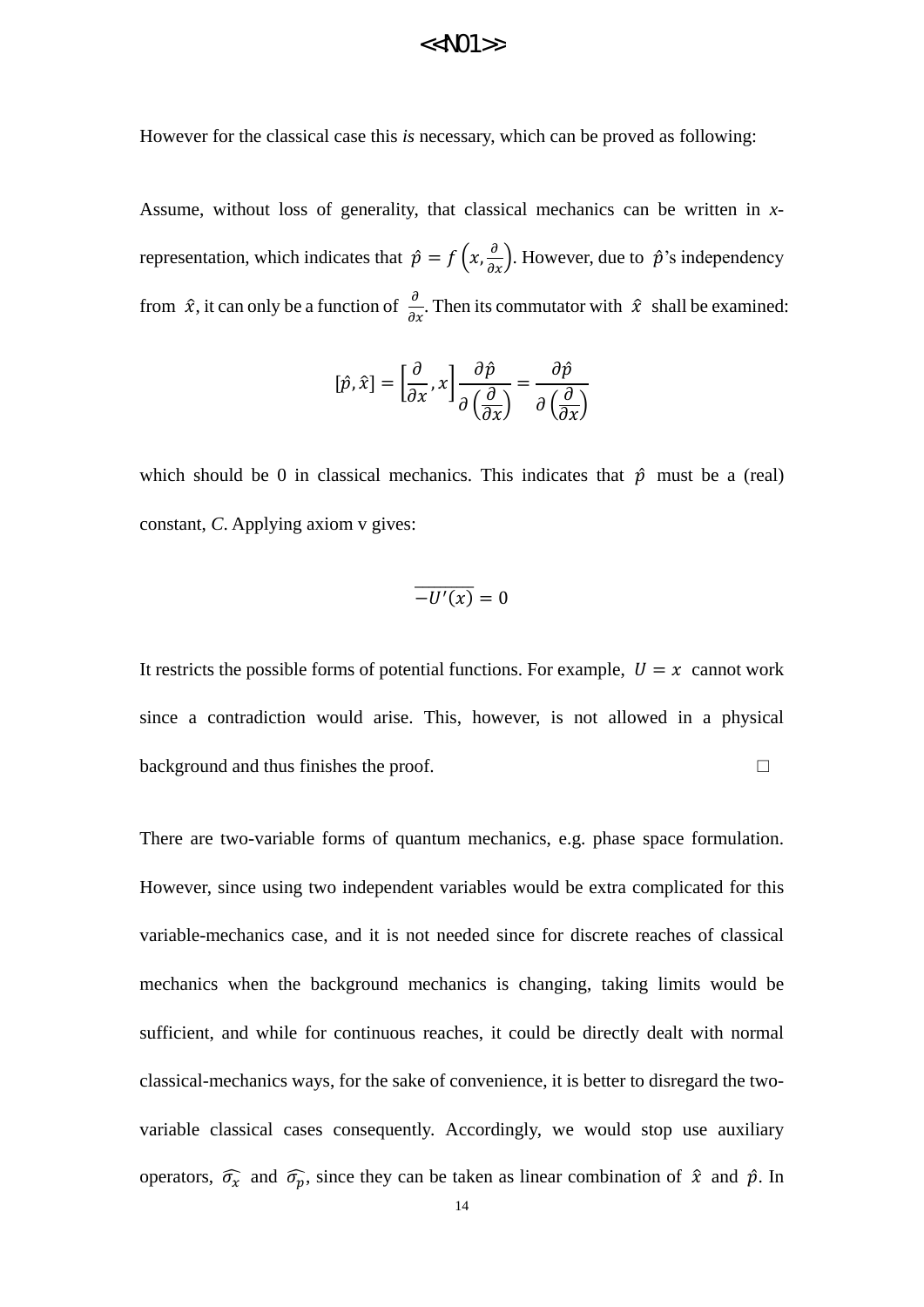addition, the results of the following deduction are assumed to only be used in *x*representation without loss of generality, so only  $\hat{p}$  would be a function of time.

Axiom vii can now be specified to:

vii)  $[\hat{x}, \hat{p}(t)] = i\hbar k(t)$ 

Now, back to (10') and (11), we see that the second term in (10') does not exist anymore:

$$
im[\widehat{H},\widehat{x}] = \hbar \widehat{p}
$$
\n(10)

Applying axiom vii to (10) and (11), the following can be obtained:

$$
mk(t)\frac{\partial H}{\partial p} = p
$$

$$
k(t)\frac{\partial H}{\partial x} - \frac{\partial p}{\partial t} = U'(x)
$$

In order to figure out what  $\frac{\partial p}{\partial t}$  is, we need to take partial derivative of axiom vii with respect to *t*:

$$
\left[\hat{x}, \frac{\partial \hat{p}}{\partial t}\right] = i\hbar \frac{\partial k}{\partial t}
$$

Notice that:

$$
\frac{\partial \left(\frac{\partial \hat{p}}{\partial t}\right)}{\partial x} = \frac{\partial^2 \hat{p}}{\partial t \partial x} = \frac{\partial \left(\frac{\partial \hat{p}}{\partial x}\right)}{\partial t} = 0
$$

$$
i\hbar \frac{\partial k}{\partial t} = \left[\hat{x}, \frac{\partial \hat{p}}{\partial t}\right] = i\hbar k \frac{\partial \left(\frac{\partial \hat{p}}{\partial t}\right)}{\partial p}
$$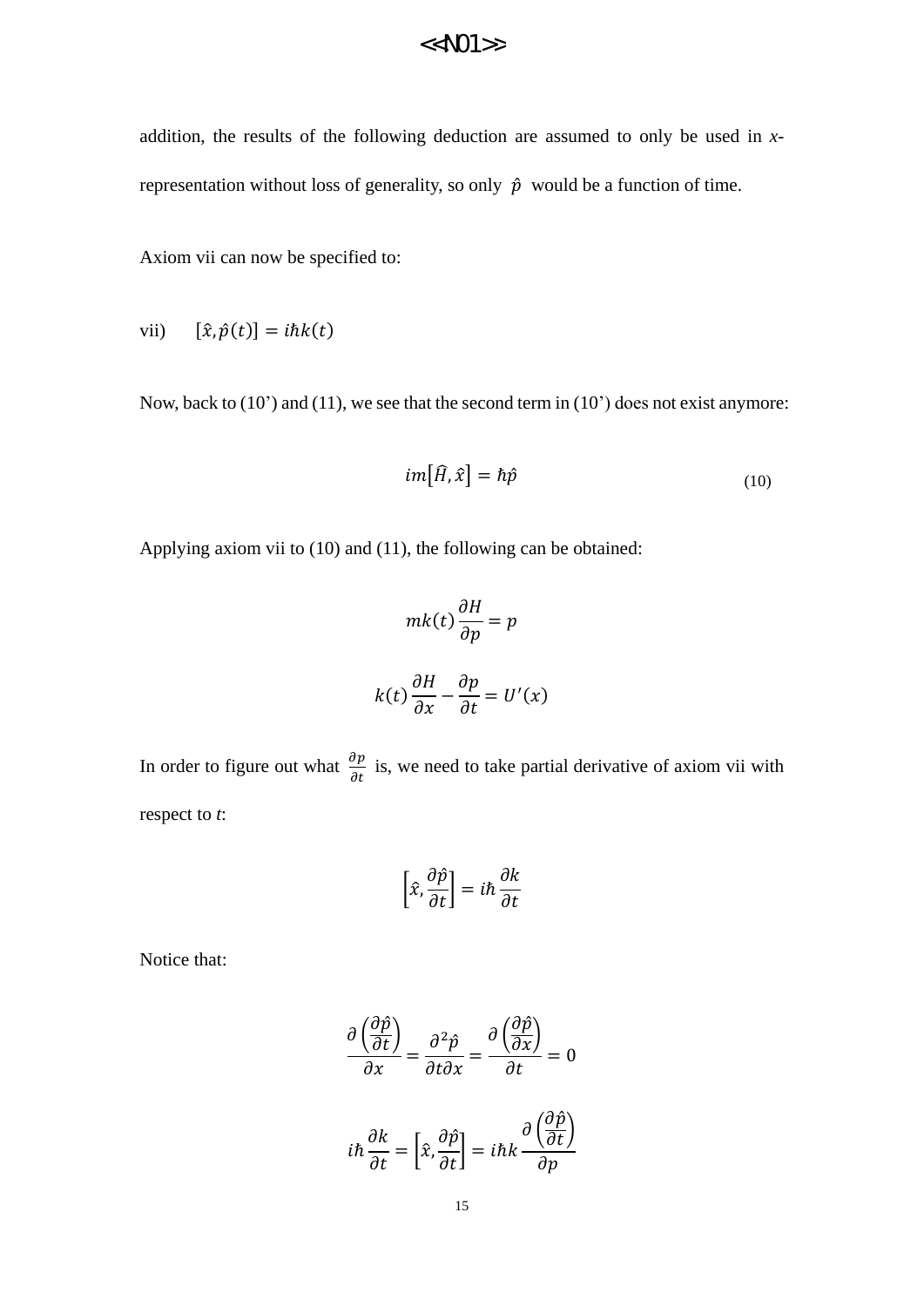Therefore,  $\frac{\partial p}{\partial t} = \frac{\partial k/\partial t}{k}$  $\frac{1}{k}$ , Utilizing this, we see that<sup>1</sup>:

$$
\hat{H} = \frac{\hat{p}^2}{2mk} + \frac{\partial k/\partial t}{k^2} \hat{p}\hat{x} + \frac{U(\hat{x})}{k} + iC
$$

In order to make this constant term clear, the Hermitian conjugate of this Hamiltonian needs to be examined:

$$
\widehat{H}^{\dagger} = \frac{\widehat{p}^2}{2mk} + \frac{\partial k/\partial t}{k^2} \widehat{x}\widehat{p} + \frac{U(\widehat{x})}{k} - iC
$$

Therefore:

<u>.</u>

$$
\hat{H} - \hat{H}^{\dagger} = -\frac{\partial k/\partial t}{k^2} [\hat{x}, \hat{p}] + 2iC = -\frac{i\hbar \cdot \partial k/\partial t}{k} + 2iC
$$

Since this difference should be 0, the constant term can now be known and the final form of the Hamiltonian could be obtained:

$$
\hat{H} = \frac{\hat{p}^2}{2mk} + \frac{\partial k/\partial t}{k^2} \hat{p}\hat{x} + \frac{U(\hat{x})}{k} + \frac{i\hbar \cdot \partial k/\partial t}{2k}
$$
\n
$$
= \frac{\hat{p}^2}{2mk} + \frac{\partial k/\partial t}{k^2} \left(\frac{\hat{p}\hat{x} + \hat{x}\hat{p}}{2}\right) + \frac{U(\hat{x})}{k}
$$
\n(12)

We now move on to give the final *x*-representation form of the equation of motion. Substituting  $\hat{p}$  with  $\frac{\hbar k}{i}$  $\frac{\partial}{\partial x}$  in (12) and using axiom vi gives:

$$
\frac{d\Psi}{dt} = \frac{i\hbar k}{2m} \frac{\partial^2 \Psi}{\partial x^2} - \frac{1}{k} \frac{\partial k}{\partial t} \frac{\partial \Psi}{\partial x} x - \frac{1}{2k} \frac{\partial k}{\partial t} \Psi - \frac{i}{\hbar k} U(x) \Psi
$$
(13)

 $1$  Due to the same reference-level reason, we have ignored the real part of the constant term. However, this Hamiltonian is impossible to be Hermitian unless a nontrivial imaginary part is utilized.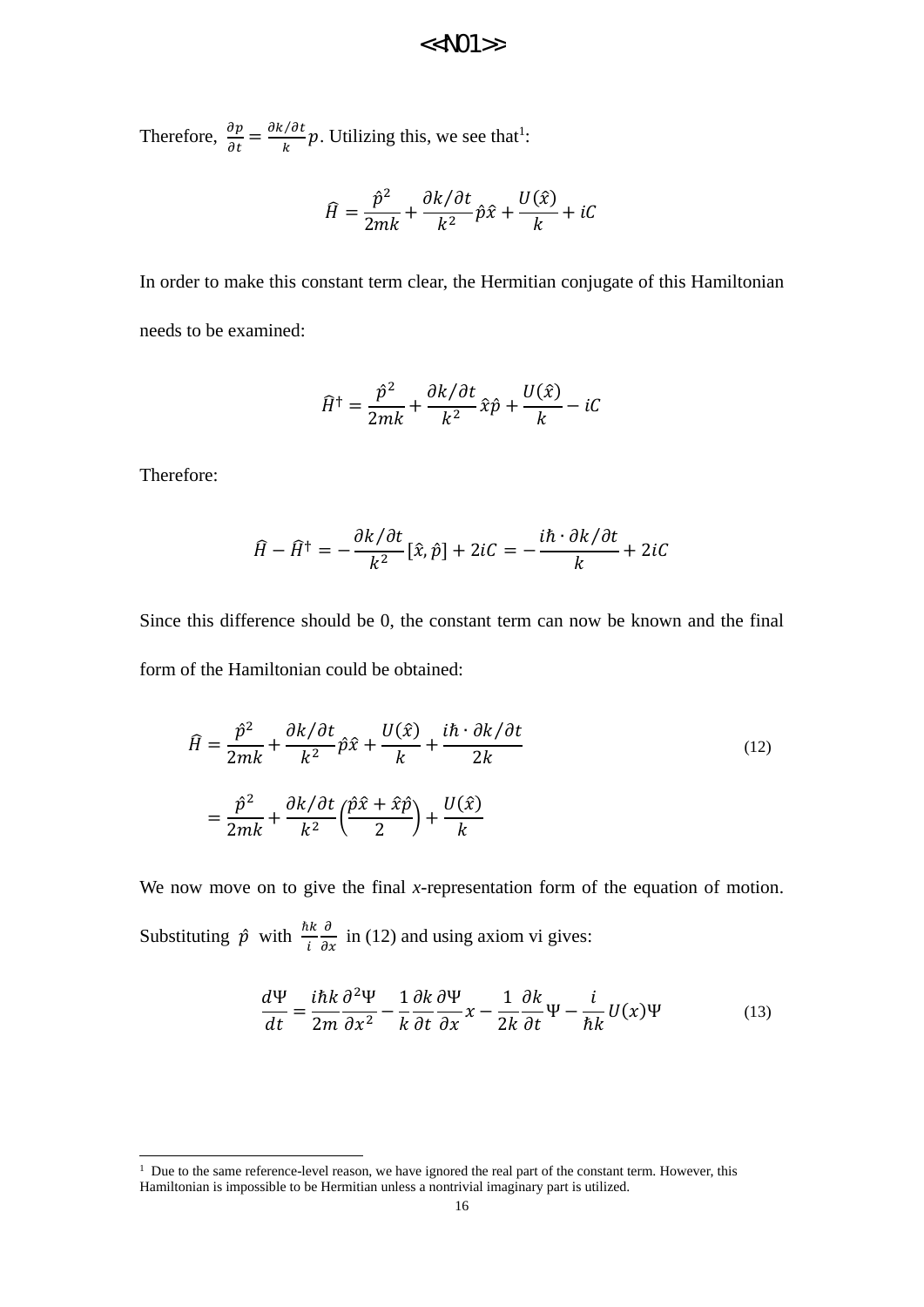#### **4 Motion of Free Particles in Varying Background Mechanics**

We write out the equation of motion for free particles (in *x*-representation) explicitly at first:

$$
\frac{d\Psi}{dt} = \frac{i\hbar k}{2m} \frac{\partial^2 \Psi}{\partial x^2} - \frac{1}{k} \frac{\partial k}{\partial t} \frac{\partial \Psi}{\partial x} x - \frac{1}{2k} \frac{\partial k}{\partial t} \Psi
$$

We can go no further till  $k = k(t)$  is specified. Therefore, we choose two commonlyseen functions and write down their corresponding specific equations of motion.

#### 1. Linear Functions

In this case,  $k = \lambda t \left( 0 < t \leq \frac{1}{\lambda} \right)$ , where  $\lambda$  is a real positive constant. The equation of motion would therefore be:

$$
\frac{d\Psi}{dt} = \frac{i\hbar\lambda t}{2m}\frac{\partial^2 \Psi}{\partial x^2} - \frac{x}{t}\frac{\partial \Psi}{\partial x} - \frac{1}{2t}\Psi
$$

#### 2. Sine Functions

In this case,  $k = \frac{1}{2} [\sin(\omega t + \varphi) + 1]$ . The equation of motion would therefore be:

$$
\frac{d\Psi}{dt} = \frac{i\hbar[\sin(\omega t + \varphi) + 1]}{4m} \frac{\partial^2 \Psi}{\partial x^2} - \frac{\omega x \cos(\omega t + \varphi)}{\sin(\omega t + \varphi) + 1} \frac{\partial \Psi}{\partial x} - \frac{\omega \Psi \cos(\omega t + \varphi)}{2\sin(\omega t + \varphi) + 2}
$$

For these two cases, the specific equations of motion have been given, but due to the complexity of these equations, the author is not capable of giving precise solutions to them at this point. However, it may be possible that these equations could be solved numerically using a computer.